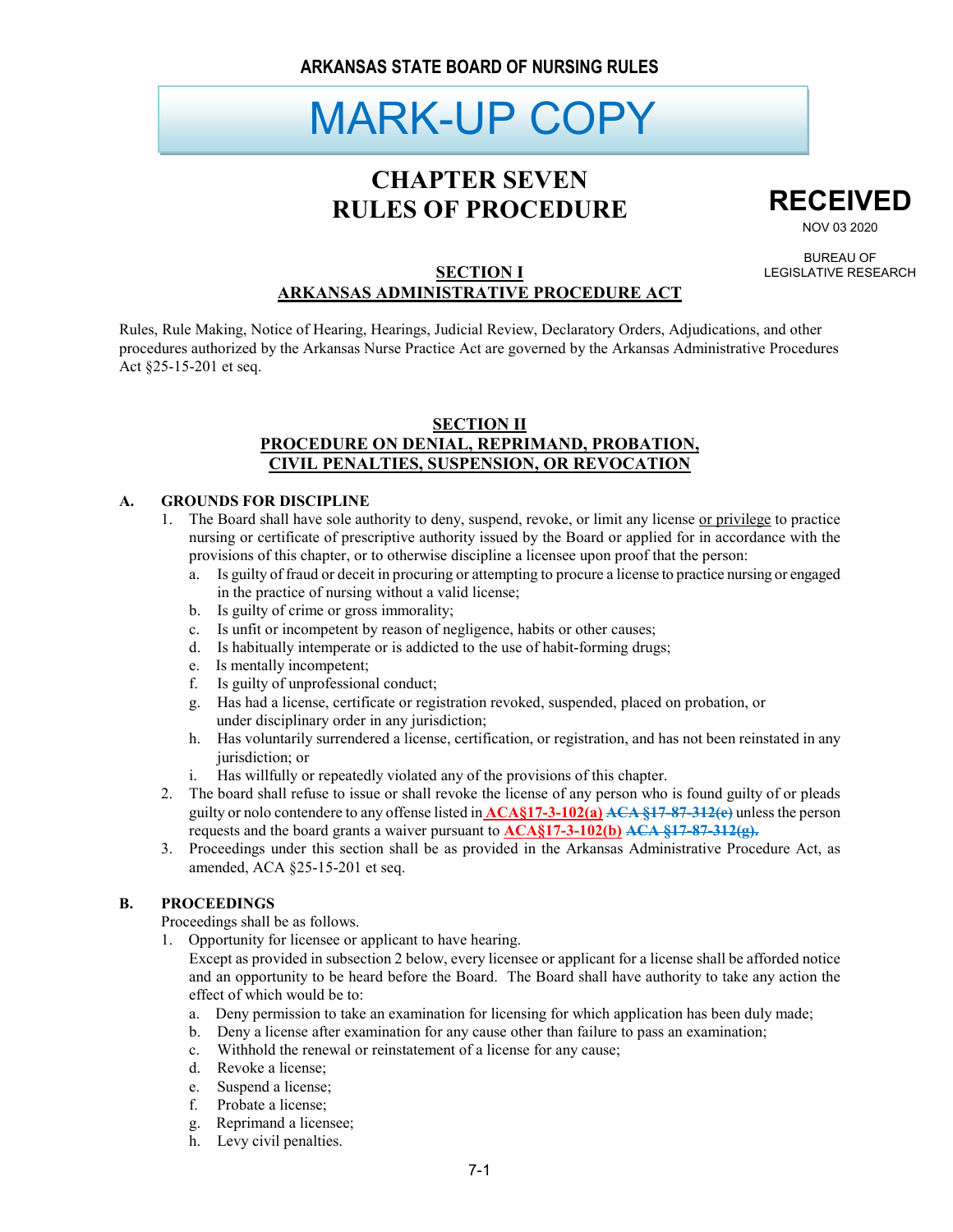# MARK-UP COPY

- 2. Suspension of license without prior notice or hearing. If the Board finds that the continued practice by a licensee of the occupation or profession for which he or she is licensed will create an immediate hazard to the public, the Board may suspend the license pending a hearing without prior notice of hearing.
- 3. Notice of action or contemplated action by the Board-Request for Hearing-Notice of Hearing.
	- a. When the Board contemplates taking any action of a type specified in paragraphs a. and b. of subsection B.1. supra, it shall give written notice to the applicant at the last address of record in the Board office, including a statement:
		- (1) That the applicant has failed to satisfy the Board of his or her qualifications to be examined or to be licensed, as the case may be;
		- (2) Indicating in what respects the applicant has failed to satisfy the Board; and
		- (3) That the applicant may secure a hearing before the Board by depositing in the mail, within 20 days after service of said notice, a registered letter addressed to the Board containing a request for a hearing.
			- 1. In any proceeding of the Board involving the denial of a duly made application to take an examination, or refusal to issue a license after an applicant has taken and passed an examination, the burden of satisfying the Board of the applicant's qualifications shall be upon the applicant.
			- 2. When the Board contemplates taking any action of a type specified in subsections c, d, and e of subsection B.1. supra, it shall give a written notice to the licensee at the last address of record in the Board office, through the Board's attorney, which contains a statement:
				- (1) That the Board has sufficient evidence which, if not rebutted or explained, will justify the Board in taking the contemplated action;
				- (2) Indicating the general nature of the evidence, and detailed allegations of violation of ACA  $\S$ 17-87-309(a) (1-9) the licensee is charged with;
				- (3) That a hearing will be held on a date certain, no sooner than 20 days after the mailing of the notice to the last address of record in the Board office; and at that hearing the Board will receive evidence.
			- 3. When the Board shall summarily suspend a license pending a hearing, as authorized in subsection B.2 supra, it shall give written notice of the general nature of the evidence and detailed allegations of violation of ACA  $\S17-87-309(a)(1-9)$  the licensee is charged with:
				- (1) That the Board has sufficient evidence which, if not rebutted or explained, will justify revocation of the license by the Board;
				- (2) Indicating the general nature of the evidence against the licensee;
				- (3) That, based on the evidence indicated, the Board has determined that the continuation of practice of the occupation or profession of the licensee will create an immediate hazard to the public and has therefore suspended the license of the licensee effective as of the date such notice is served;
				- (4) The Board will then set an immediate hearing for a full evidentiary presentation by the licensee and the Board.
			- 4. In any hearing before the Board involving the suspension or revocation of a license, the burden shall be on the Board to present competent evidence to justify the action taken or proposed by the Board.

#### **C. CIVIL PENALTIES**

The Board may, after providing notice and a hearing, levy civil penalties in an amount not to exceed one thousand dollars (\$1,000.00) for each violation against those individuals or entities found to be in violation of this Chapter or Rules promulgated thereunder.

- 1. Each day of violation shall be a separate offense.
- 2. These penalties shall be in addition to other penalties which may be imposed by the Board pursuant to this Chapter.
- 3. Unless the penalty assessed under this subsection is paid within fifteen (15) calendar days following the date for an appeal from the order, the Board shall have the power to file suit in the Circuit Court of Pulaski County to obtain a judgment for the amount of penalty not paid.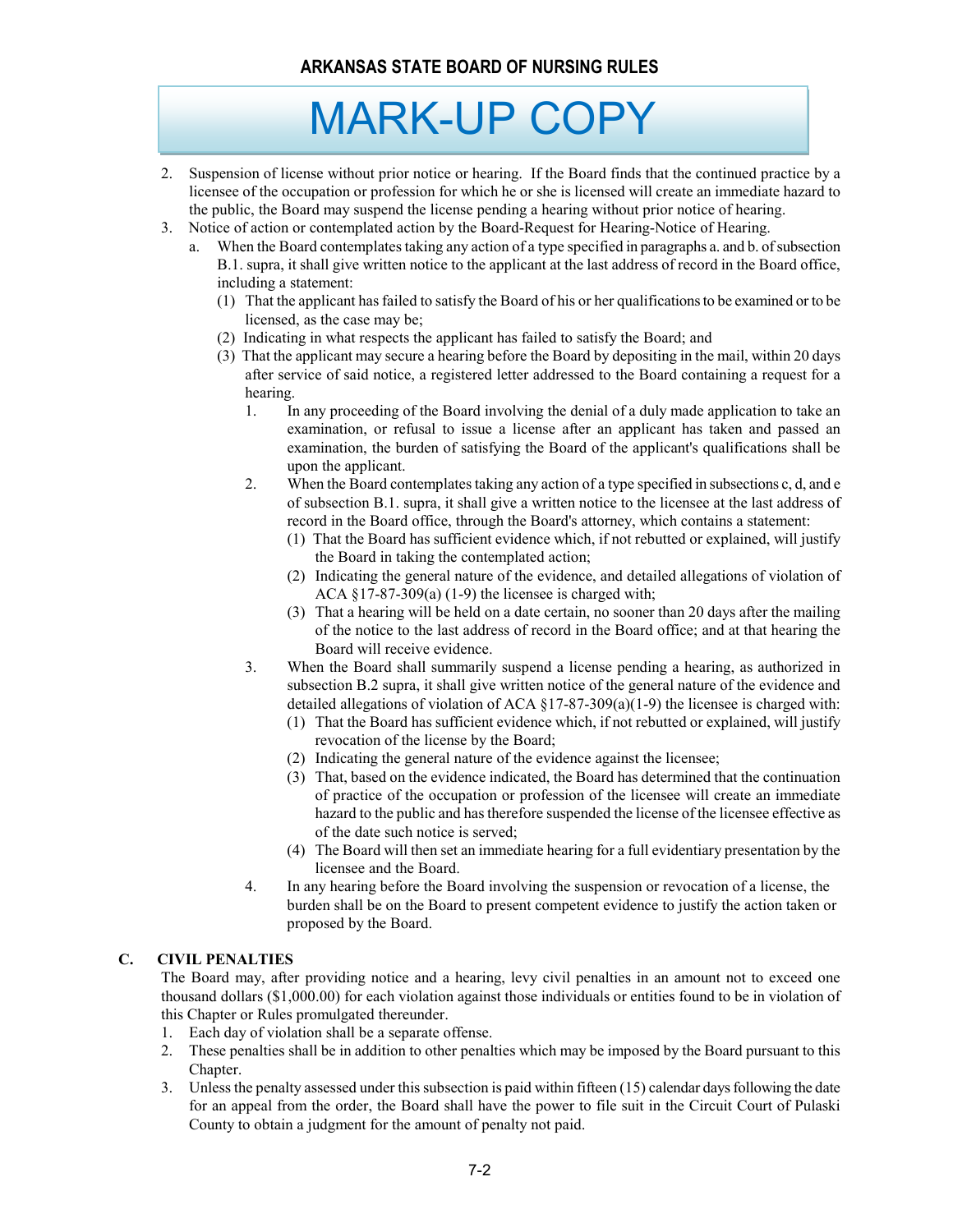# MARK-UP COPY

#### **D. ENCUMBRANCE OR SUSPENSION OF DEA REGISTRATION**

The APRN shall submit his/her DEA Registration to the Board upon request following disciplinary hearing in which the registration is encumbered or suspended.

#### **E. METHOD OF SERVING NOTICE OF HEARING**

 Any notice required by subsection B.3 above, may be served either personally or by an officer authorized by law to serve process, or by registered mail or certified mail with return receipt requested, directed to the licensee or applicant at his or her last known address as shown by the records of the Board. If notice is served personally, it shall be deemed to have been served at the time when the officer delivers the notice to the person addressed.

#### **F. VENUE OF HEARING**

Board hearings held under the provisions of this rule shall be conducted at the Board office or elsewhere in Pulaski County.

#### **G. HEARINGS PUBLIC**

Use of Hearing Office  $-$  All hearings under this section shall be open to the public. At all such hearings at least a quorum of the Board shall be present to hear and determine the matter.

#### **H. RIGHTS OF PERSONS ENTITLED TO HEARING**

A person entitled to be heard pursuant to this section shall have the right to:

- 1. Be represented by counsel;
- 2. Present all relevant evidence by means of witnesses and books, papers and documents;
- 3. Examine all opposing witnesses on any matter relevant to the issues;
- 4. Have subpoenas and subpoenas duces tecum issued to compel the attendance of witnesses and the production of relevant books, papers and documents upon making written request therefore to the Board; and
- 5. Have a transcript of the hearing made at his or her own expense.

#### **I. POWERS OF THE BOARD IN CONNECTION WITH HEARING**

In connection with any hearing held pursuant to the provisions of this section, the Board or its hearing officer shall have power to:

- 1. Have counsel to develop the case;
- 2. Administer oaths or affirmations to witnesses called to testify;
- 3. Take testimony;
- 4. Examine witnesses;
- 5. Have a transcript of the hearing made at the expense of the Board; and
- 6. Direct a continuance of any case.

#### **J. RULES OF EVIDENCE**

In proceedings held pursuant to this rule, the Board may admit any evidence and may give probative effect to evidence that is of a kind commonly relied on by reasonably prudent men in the conduct of serious affairs. The Board may in their discretion exclude incompetent, irrelevant, immaterial, and unduly repetitious evidence.

#### **K. FEES – WITNESSES**

Witness fees and mileage, if claimed, shall be allowed the same as for testimony in a Circuit Court.

#### **L. MANNER AND TIME OF RENDERING DECISION**

After a hearing has been completed, the members of the Board shall proceed to consider the case and as soon as practicable shall render their decision. If the hearing was conducted by a hearing officer, the decision shall be rendered by the Board at a meeting where a quorum of the members of the Board is present and participating in the decision. In any case the decision must be rendered within ninety (90) days after the hearing.

#### **M. SERVICE OF WRITTEN DECISION**

Within a reasonable time after the decision is rendered, the Board shall serve upon the person whose license is involved a written copy of the decision, either personally or by registered mail to the last address of record in the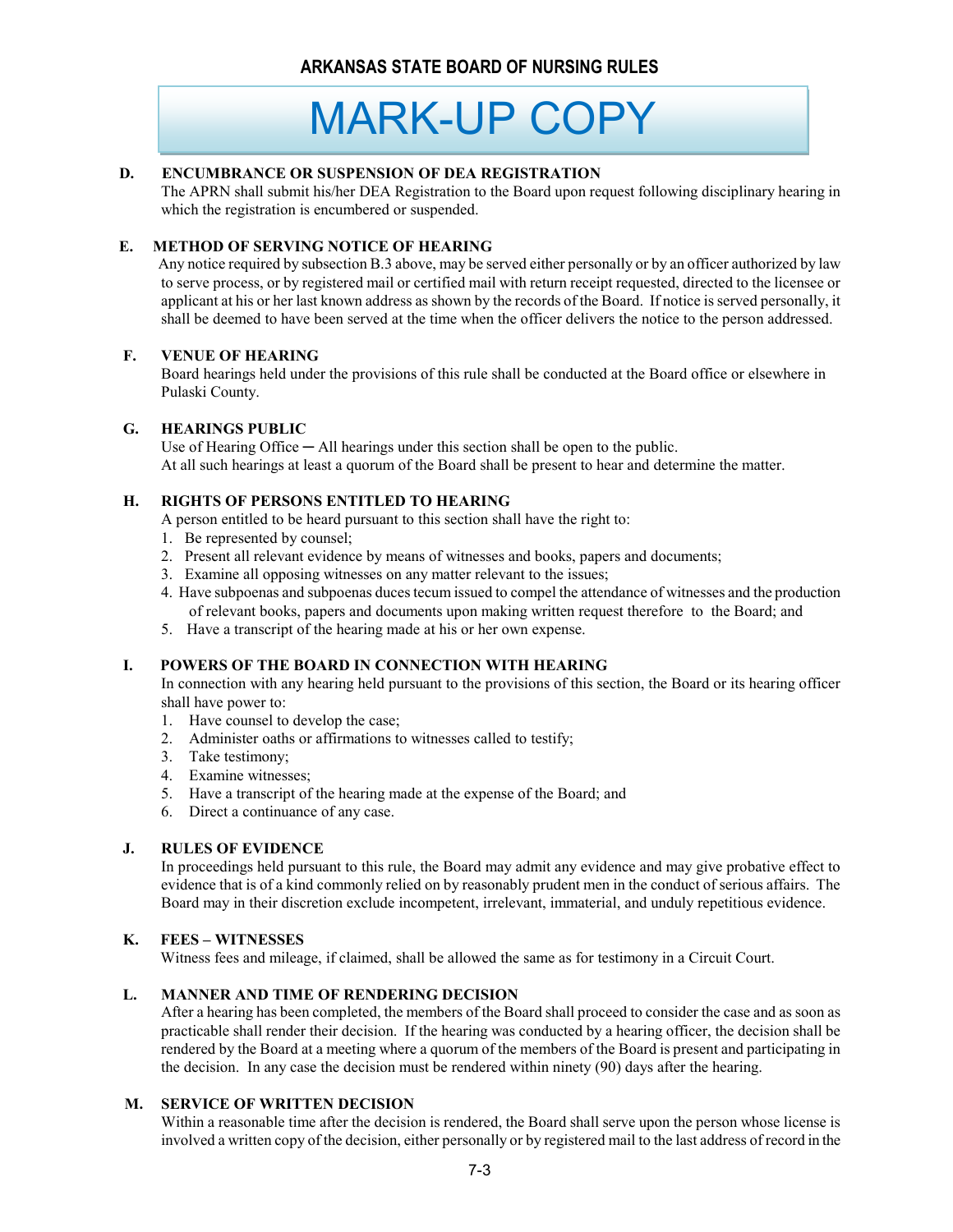MARK-UP COPY

Board office. If notice is served personally, it shall be deemed to have been served at the time when the officer delivers the notice to the person addressed. Where notice is served by registered mail, it shall be deemed to have been served on the date borne by the return receipt showing delivery of the notice to the addresses or refusal to accept the notice. An attempt to serve notice at the last address of record shall constitute official notice.

#### **N. PROCEDURE WHERE PERSON FAILS TO REQUEST OR APPEAR FOR HEARING─REOPENING HEARING**

If a person duly notified fails to appear for a disciplinary hearing and no continuance has been granted, the Board, or its hearing officer, shall hear the evidence of such witnesses as may have appeared, and the Board shall proceed to consider the matter and dispose of it on the basis of the evidence before it in the manner required by subsection L. of Section II. Failure of the licensee to keep the Board informed of a change of address shall not be grounds to have the hearing reopened.

Where because of accident, sickness, or other cause a person fails to appear for a hearing which has been scheduled by the Board, the person may, within a reasonable time, apply to the Board to reopen the proceeding; and the Board, upon finding such cause sufficient, shall immediately fix a time and place for hearing, and give such person notice thereof as required by Section II. At the time and place fixed, a hearing shall be held in the same manner as would have been employed if the person had appeared in response to the original notice of hearing.

#### **O. CONTENTS OF DECISION**

The decision of the Board shall contain:

- 1. Findings of fact made by the Board;
- 2. Conclusions of law reached by the Board;
- 3. The order of the Board based upon these findings of fact and conclusions of law; and
- 4. A statement informing the person whose license is involved of his right to request a judicial review and the time within such request must be made.

#### **SECTION III ENFORCEMENT**

#### **A. CIVIL ACTION**

The Board may institute such civil suits or other legal proceedings as may be required for enforcement of any provisions of ACA §17-87-101 through §17-87-711 (*Nurse Practice Act*), as amended, and related acts.

#### **B. CRIMINAL ACTION**

 If the Board has reason to believe that any person has violated any provisions of the *Nurse Practice Act*, as amended, or related acts for which criminal prosecution would be in order, it shall so inform the prosecuting attorney in whose district any such purported violation may have occurred.

#### **SECTION IV DISCIPLINARY PROCEEDINGS**

#### **A. DEFINITIONS**

The term "fraud and deceit" shall include but not be limited to:

- a. False representation of facts on an application for licensure by examination or licensure by endorsement without examination or on application for renewal of license;
- b. False representation by having another person in his/her place for the licensing examination or any part thereof;
- c. Forged or altered documents or credentials as required for the application for original license, application for renewal of license, or application for certificate of prescriptive authority;
- d. Disclosing the contents of the licensing examination or soliciting, accepting, or compiling information regarding the examination before, during or after its administration;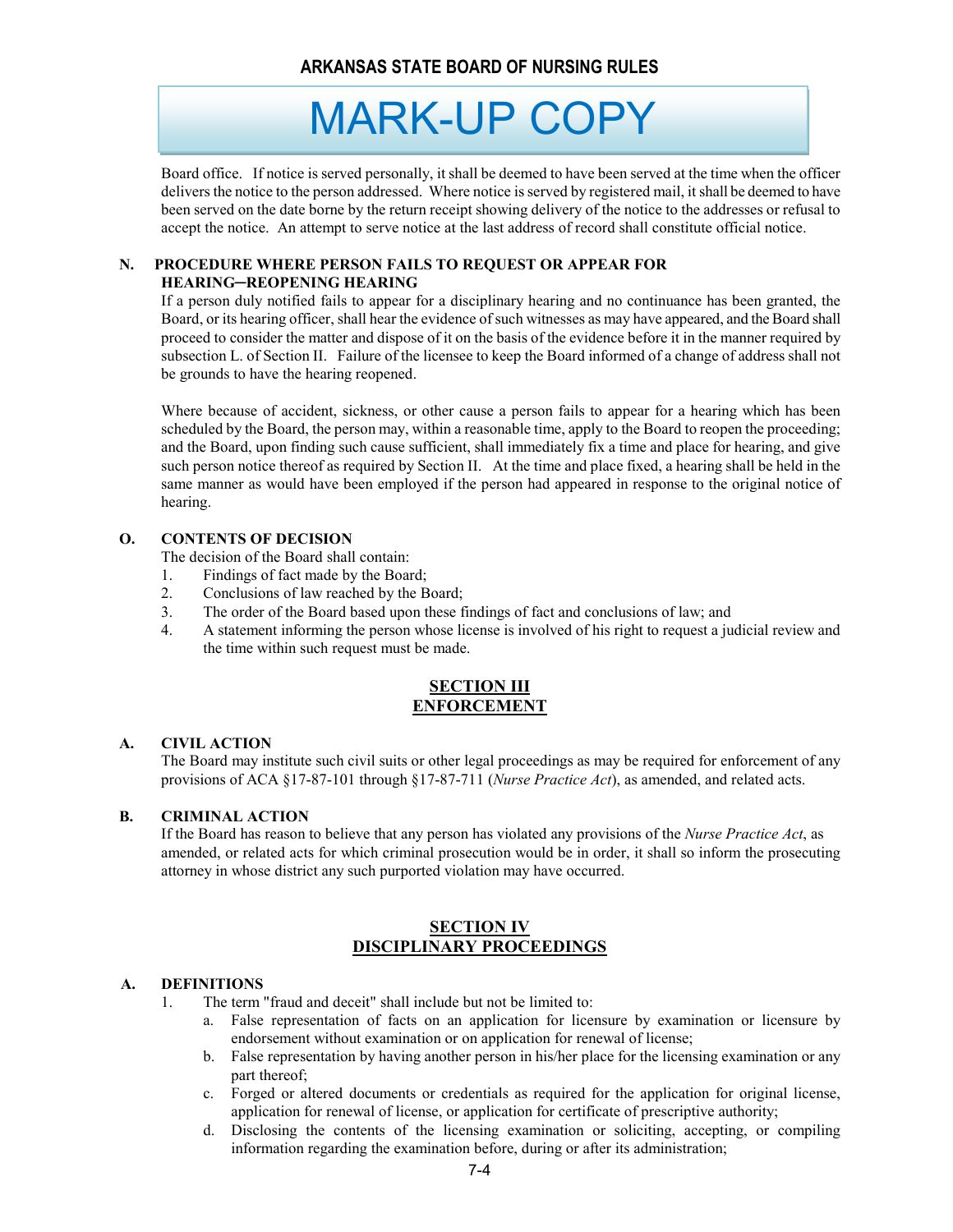# MARK-UP COPY

- e. Aiding, abetting, assisting, or hiring an individual to violate or circumvent any law or duly promulgated rules intended to guide the conduct of a nurse or other health care provider;
- f. Prescribing any drug, medicine, or therapeutic device unless certified by the Board as having prescriptive authority.
- g. Engaging in the practice of nursing without a valid license.
- h. Payment for any license, renewal license, fine, civil penalty, service or item purchased by any method or devise that results in nonpayment to the Arkansas State Board of Nursing or its agents.
- 2. The term "gross immorality" shall include but not be limited to acts and conduct inconsistent with the rules and principles of morality which relate to the practice of nursing and the responsibilities of the licensee.
- 3. The term "negligence" means the failure to do some act of nursing which a licensee should do, guided by those ordinary considerations which regulate the practice of nursing; or the doing of something which a reasonable and prudent licensee would not do under the same or similar facts and circumstances in the practice of nursing. The term "gross negligence" is an exercise of such minimal care as to justify the belief that there was a conscious disregard or indifference for the health, safety, or welfare of the patient or the public and shall be considered a substantial departure from the accepted standard of care. The term "other causes" shall include but not be limited to the inability to practice nursing because of physical and/or psychological impairment.
- 4. The term "habitually intemperate or addicted" shall include but not be limited to the use of hallucinogenics, stimulants, depressants, or intoxicants which could result in behavior that interferes with the practice of nursing.
- 5. The term "mental incompetence" shall include those situations where a court has judged a licensee as incompetent.
- 6. The term "unprofessional conduct" includes, but is not limited to, the conduct listed below:
	- a. Failing to assess and evaluate a patient's status or failing to institute nursing intervention which might be required to stabilize a patient's condition or prevent complications.
	- b. Failing to accurately or intelligibly report or document a patient's symptoms, responses, progress, medications, and/or treatments.
	- c. Failing to make entries, destroying entries, and/or making false entries in records pertaining to the giving of narcotics, drugs, or nursing care.
	- d. Unlawfully appropriating medications, supplies, equipment, or personal items of the patient or employer.
	- Failing to administer medications and/or treatments in a responsible manner.
	- f. Performing or attempting to perform nursing techniques and/or procedures in which the nurse is untrained by experience or education, and practicing without the required professional supervision.
	- g. Violating the confidentiality of information or knowledge concerning the patient except where required by law.
	- h. Causing suffering, permitting or allowing physical or emotional injury to the patient or failing to report the same in accordance with the incident reporting procedure in effect at the employing institution or agency.
	- i. Leaving a nursing assignment without notifying appropriate personnel.
	- j. Failing to report to the Board within a reasonable time of the occurrence, any violation or attempted violation of the Arkansas *Nurse Practice Act* or duly promulgated rules or orders.
	- k. Delegating nursing care functions and/or responsibilities in violation of the Arkansas *Nurse Practice Act* and the Arkansas State Board of Nursing *Rules*, Chapter 5.
	- l. Failing to supervise persons to whom nursing functions are delegated or assigned.
	- m. Practicing nursing when unfit to perform procedures and make decisions in accordance with the license held because of physical, psychological, or mental impairment.
	- n. Failing to conform to the Standard Precautions for preventing contact with blood or other potentially infectious materials.
	- o. Providing inaccurate or misleading information regarding employment history to an employer or the Arkansas State Board of Nursing.
	- p. Failing or refusing a drug screen as requested by employer or Board.
	- q. Engaging in acts of dishonesty which relate to the practice of nursing.
	- r. Failure to display appropriate insignia to identify the nurse during times when the nurse is providing health care to the public.